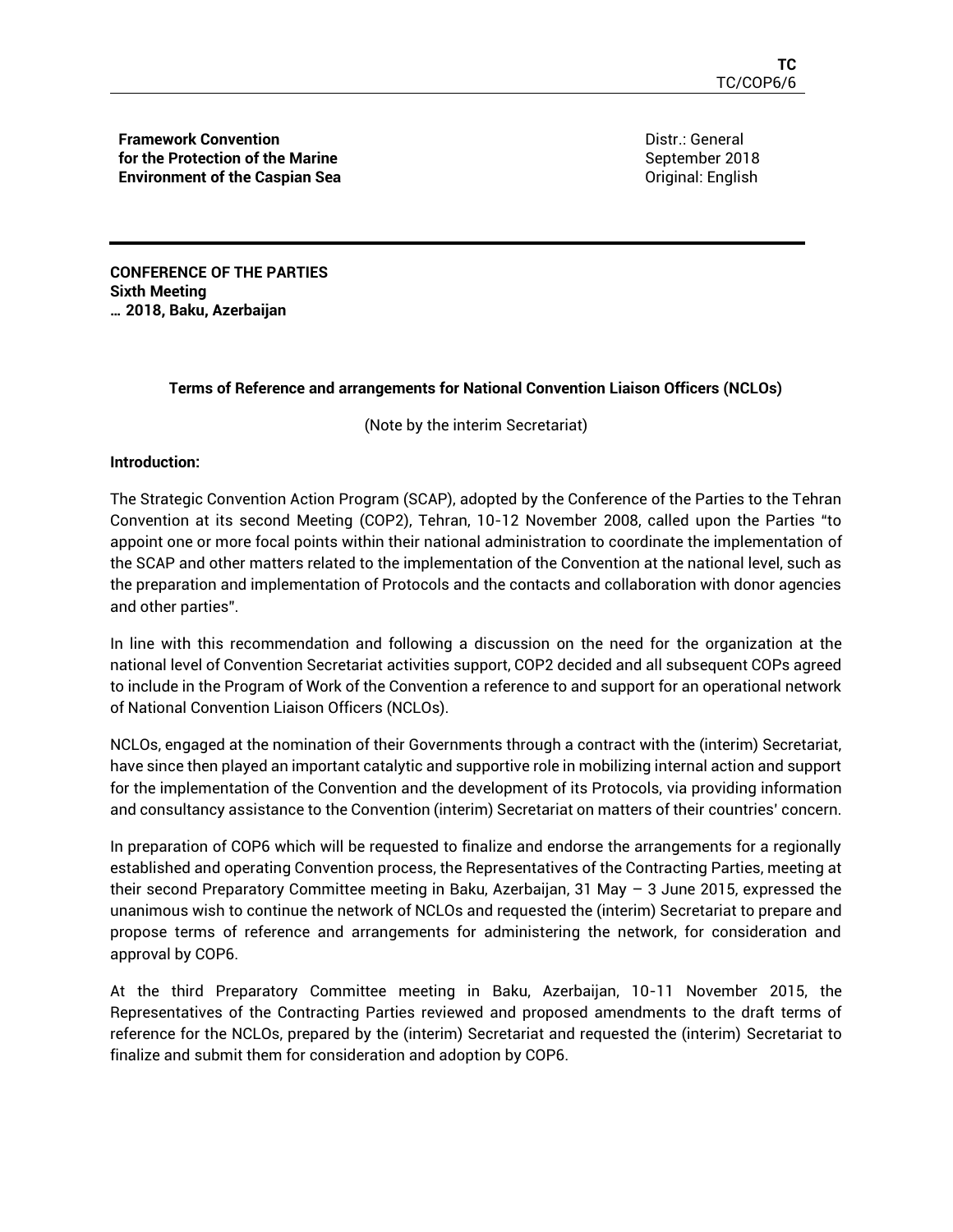At the fourth Preparatory Committee meeting in Geneva, Switzerland, 7-10 November 2016 further proposals were made and consequently integrated.

At the fifth Preparatory Committee meeting in Geneva, Switzerland, 13-17 November 2017, the Parties agreed on the text of the ToRs of the NCLOs for submission to and adoption by COP6.

## **Suggested action:**

The Conference of the Parties may wish to:

Endorse the terms of reference and arrangements for the National Convention Liaison Officers, as proposed above and call upon the Secretariat and the NCLOs to regularly evaluate and report on the arrangement to the COP.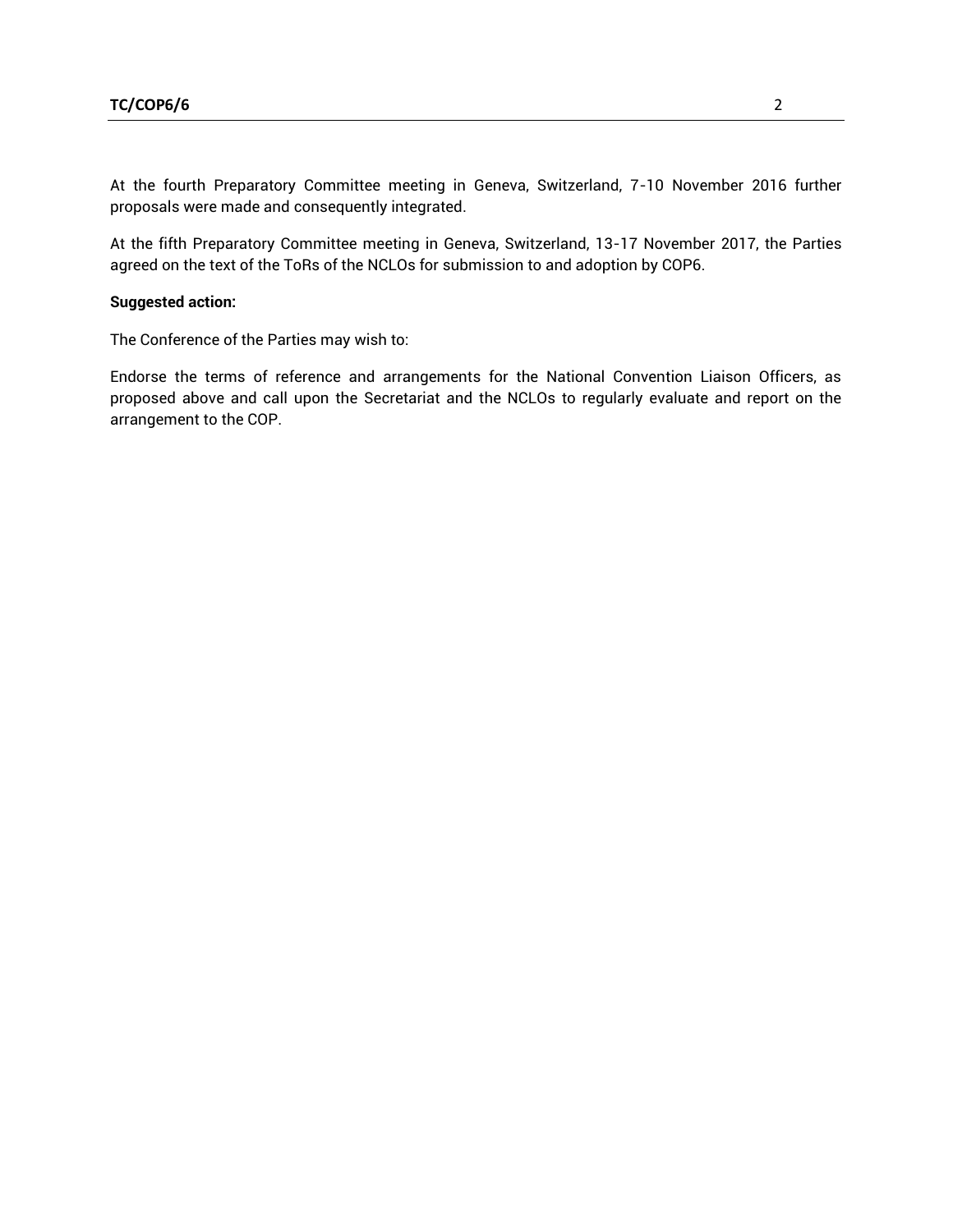# *NCLO Terms of Reference.*

The proposed revised Terms of Reference for the NCLOs are as follows:

# **Terms of reference and arrangements for National Convention Liaison Officers (NCLOs)**

Based on the practice and experience in the past the National Convention Liaison Officers will (continue to):

- Support and assist the Convention Secretariat in carrying out its functions in accordance with article 23.4 of the Convention;
- Support and assist the NFP in the exercise of his/her functions and responsibilities, including active involvement in the Tehran Convention national reports' preparation;
- Assist in the development and implementation of the national action Plans for the Tehran Convention.
- Promote, collect and analyze information on planned actions or actions already in the process of implementation, undertaken within the framework of program documents of Governments, Local Authorities, the private sector and communities, and aimed at the protection of the marine environment of the Caspian Sea;
- Assist the NFP in the development, approval, signing, ratification and implementation of Protocols to the Convention;
- Provide organizational and technical assistance to the NFP in attracting additional resources for the Convention process implementation;
- Review and provide comments on Convention and its Protocol documents;
- Assist in organizing activities related to the implementation of the relevant Programs of Work of the Tehran Convention;
- Promote and support the increased civil society engagement in the Tehran Convention process. Including assistance in organizing and arranging the Caspian Day celebrations and the submission of the corresponding reports to the Secretariat of the Convention;
- Assist in identifying, storing and sharing the information, relevant to the work of the Convention Secretariat;
- Assist in identifying and engaging the national institutions and experts to undertake different tasks related to the implementation of the Convention and its Protocols;
- Promote stake-holders and private sector engagement, especially the oil and gas sector, in the Tehran Convention process;